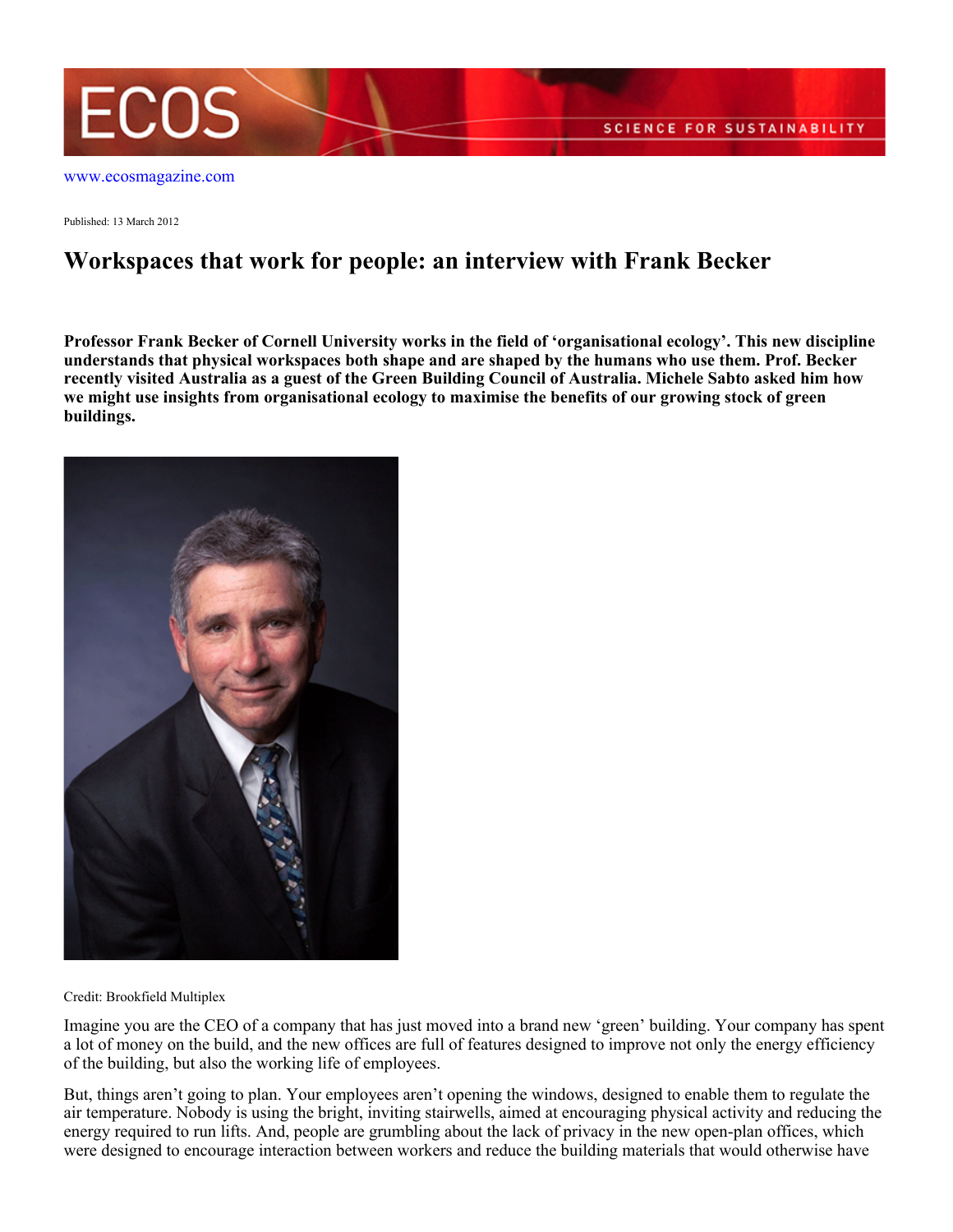been used for internal partitions. In short, your staff seem uninterested in the building's green features and don't use them.

This is a real-life example provided by Prof. Becker in a recent presentation to the Green Building Council of Australia (GBCA). In the field of organisational ecology, physical design is understood as something that both shapes and is shaped by work processes, organisational culture, demographics and information technologies. According to Prof. Becker, the above scenario – or versions of it – is common.

# **What has gone wrong in this scenario you have given us?**

'From my point of view – if you're really interested in sustainability – sure, you have to put in the right technical systems, but you also have to deal with the people. Too often we don't really understand the people these buildings are built for.

'What is often required, in parallel with the design of a new building, is an "enculturation process": a transformation of the organisation's culture, and active encouragement by management of behaviour change.'

#### **You have experience in many sectors, including housing, corporate offices and health care. Can you give us an example of an 'enculturation' strategy that you believe was successful in one of these sectors?**

'Much of my work has been in helping organisations move from traditional closed offices or cubicles to more open "activity-based" work spaces.

'To give you one example, I worked with a high-technology company in California where people weren't used to the new workspaces. They weren't sure how it would work and they didn't know how they would deal with privacy issues and with the fact that status was going to be much less spatially indicated. So one of the things we did there was, we not only talked with people, we gave them scenarios that they could practice and discuss, in advance of actually using the space.

'We asked, for example, "What would you do if you were in this situation and you were trying to do some work and there was a person making a distracting noise? Where would you go and how would you relate to that person?"

'And, we got them to develop what we called "behavioural protocols". They worked out the rules about what was fair to ask of another person, or what would you expect yourself to do.'

# **Can this translate into helping organisations occupy green buildings more effectively?**

'We know that people invest money in creating environments that aren't used at all. There is no question that you can apply the same principles to how people use green buildings as you do when you are asking them to move from more traditional offices to activity-based working. You can apply that to getting people to change their own behaviour to get the most out of a sustainable building.'

# **What are the upcoming challenges for the field of organisational ecology in terms of buildings and their uses?**

'I'm really interested in what I call "synergetic design". This is design that works on multiple social levels to accommodate working and living spaces that are designed to meet multiple needs.'

#### **One local example I can think of might be the CommonGround supportive housing model, which houses medical, employment and counselling services under one roof. In Melbourne, the Elizabeth St Common Ground building is 5-green star rated and includes an internal atrium that ventilates apartments, and a green roof that provides insulation for the building. Is that the kind of thing you are talking about?**

'Right. This is design that works on multiple social levels that go beyond the individual building, the individual and the organisation. I'm interested in design that touches the surrounding community, and is integrated and involved in it.

'The focus here is about how we make connections. How do we create community-wide integrated living, working and healing spaces in which we don't make distinctions that lead us to say, for example, "oh, it's only in a hospital that you deal with health and wellbeing", or "it's only in schools where you deal with learning", or "it's only in a workplace where you deal with work". In fact, these boundaries are much more permeable.'